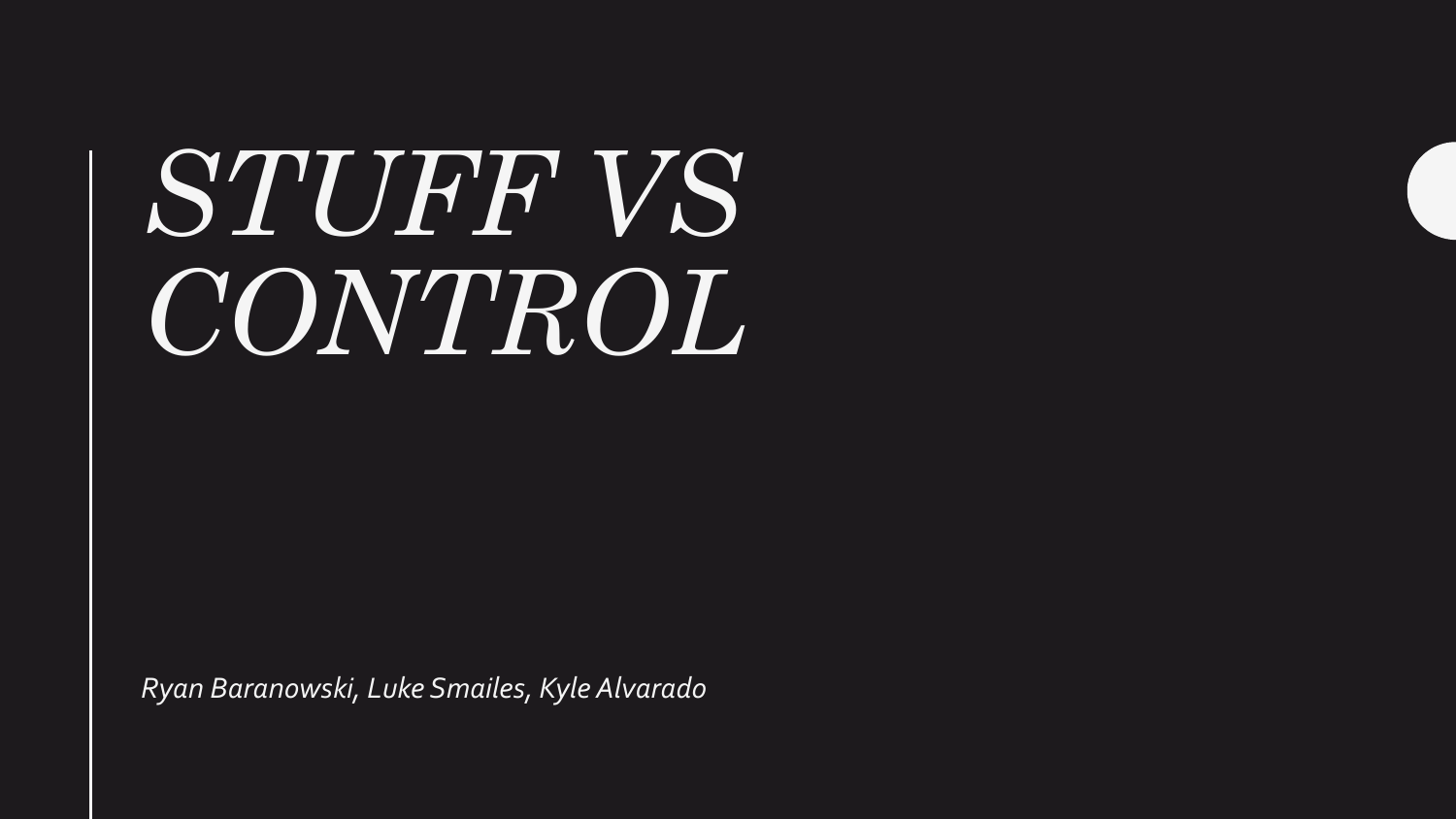## *Purpose & Motivation*

- What is more important in developing a pitcher for the MLB?
	- Velocity or Control
	- Old school theory vs new school
- Is there a tradeoff between the two?
- If so how can we measure and visualize it?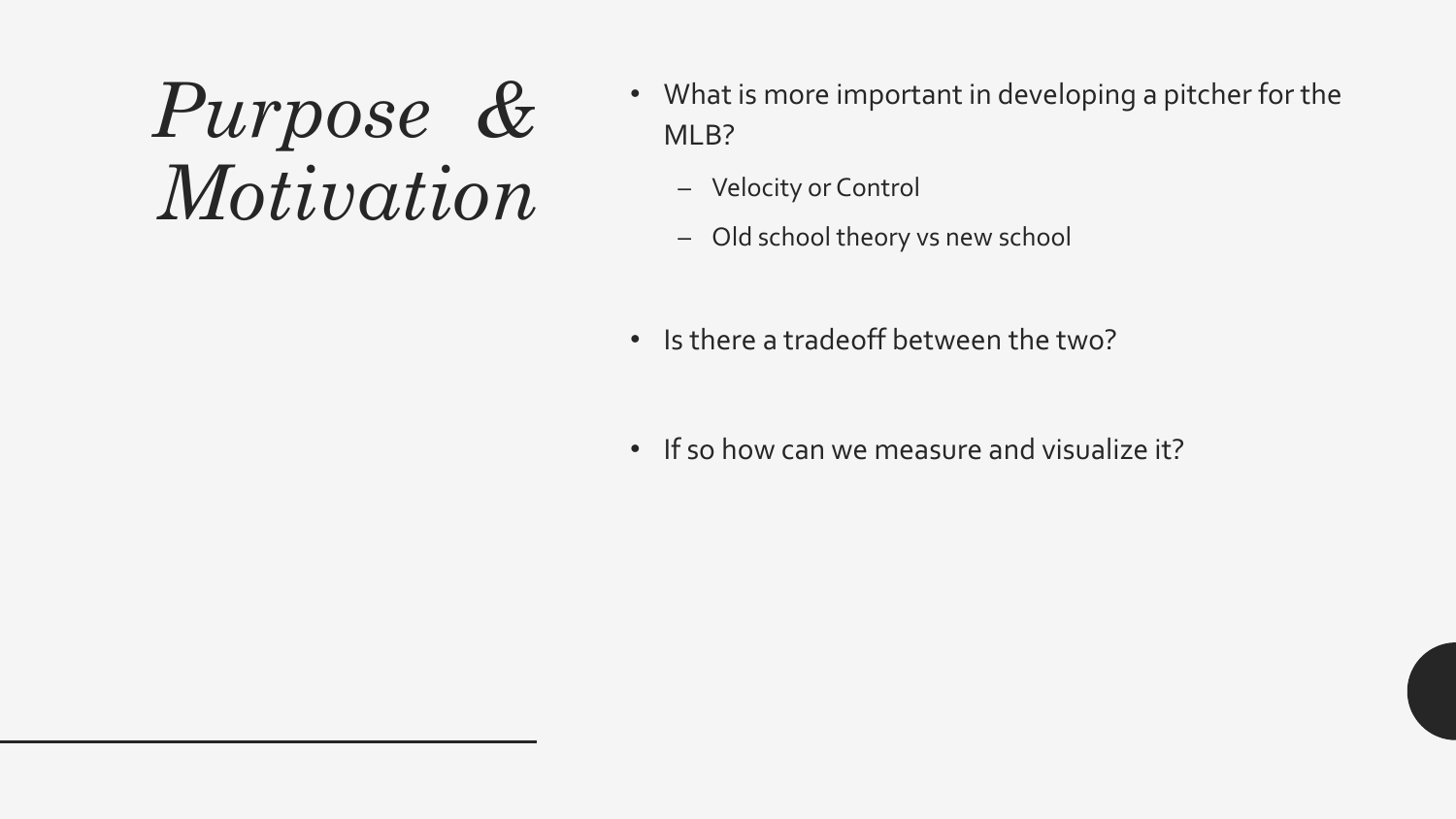- $Methods$ <sup>•</sup> Using Statcast pitchF/X data to visualize the strike zone – Pitch-By-Pitch data
	- Calculated the expected Run Values (xRV) for each pitch given the velocity and count
		- Used expected weighted on base average (xwOBA)
		- Converted xwOBA scores to xRV
	- Used 92 mph fastballs (average) vs 95+ mph fastballs (top 20%)
	- Mapped the strike zone accordingly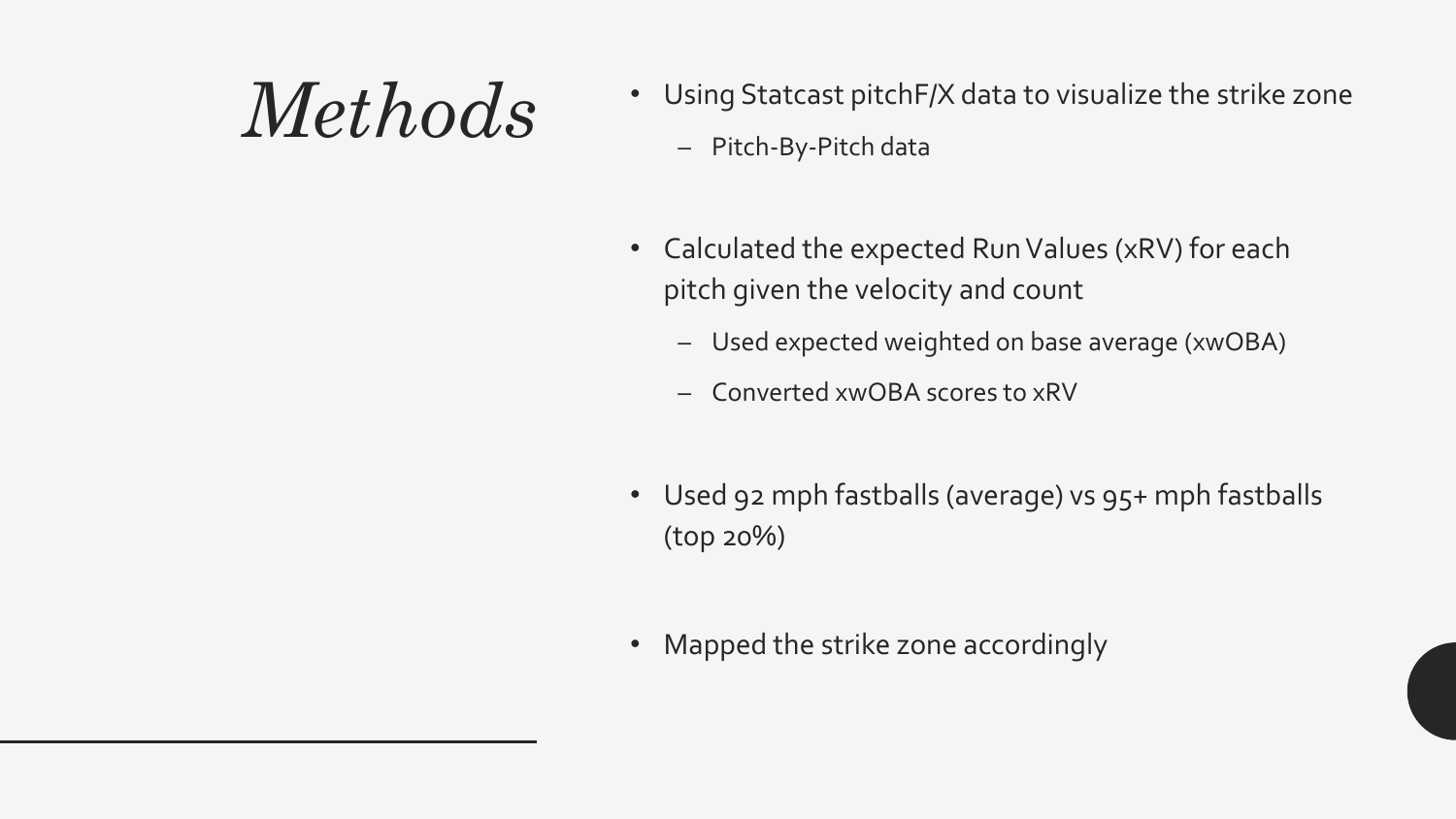- **Results** In terms of xRV and xwOBA there is an advantage to pitchers who throw harder
	- More room for error for harder throwers
	- No heart of zone for harder throwers
	- To achieve the same xRV or xwOBA value as a certain 92mph pitch, a 95mph does not need to be located as well
		- 95mph does not need to be placed perfectly in the corner to have the same xRV as a perfectly placed 92mph pitch
		- 95 down the middle has a lower xRV than 92 down the middle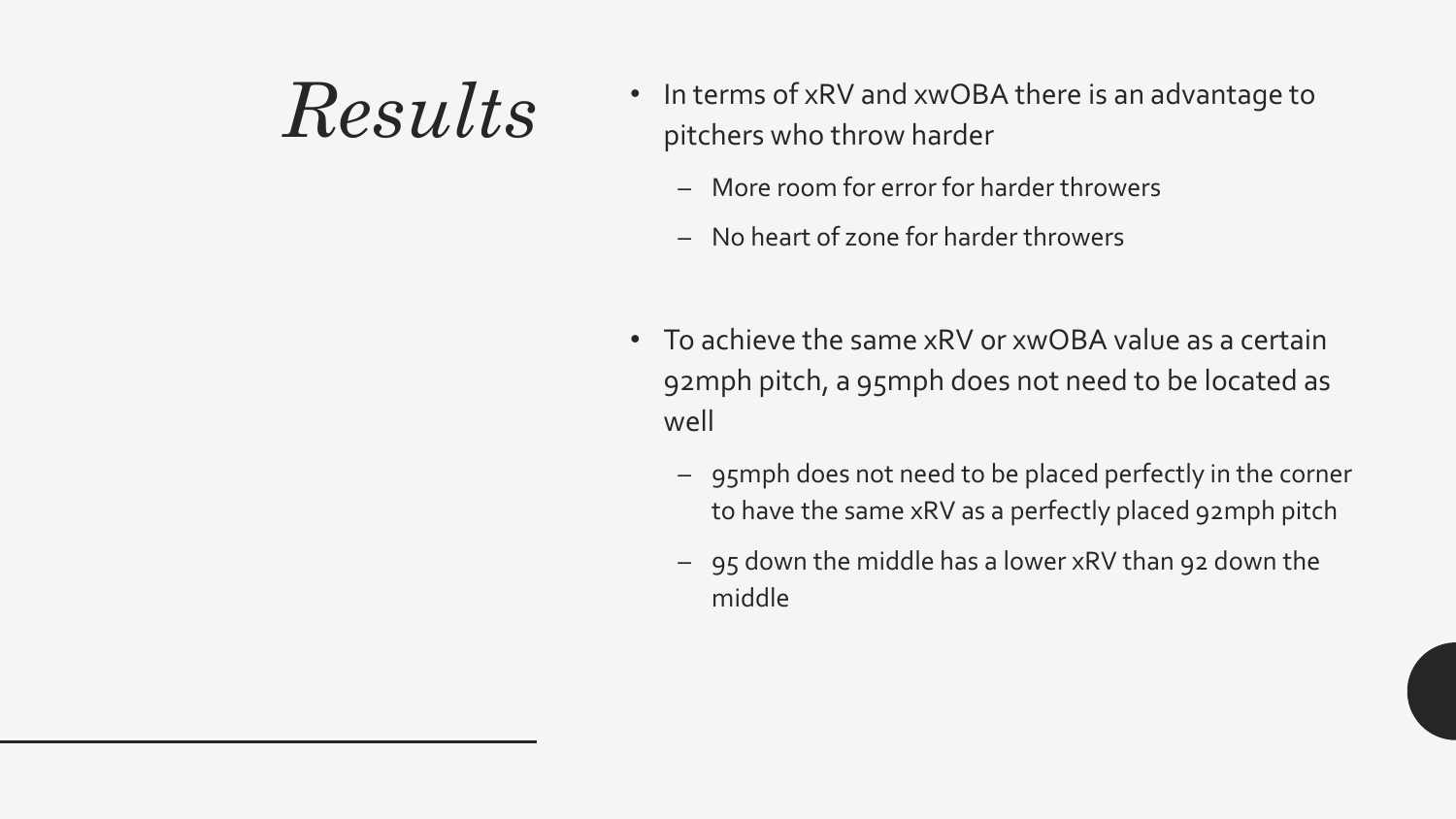## *Literature Review*

- Eno Sarris: What is more important for a Pitcher Command or Stuff?
	- Looked at more than fastballs
	- Used Command+ and Driveline's Stuff metrics
	- Includes fastball movement into Stuff
	- Looked at success on a by pitcher level
		- Used a pitchers arsenal and averages for each pitch to create variables and scores
		- Ex: Clayton Kershaw slider Command+ score = 113
	- Used ERA to quantify success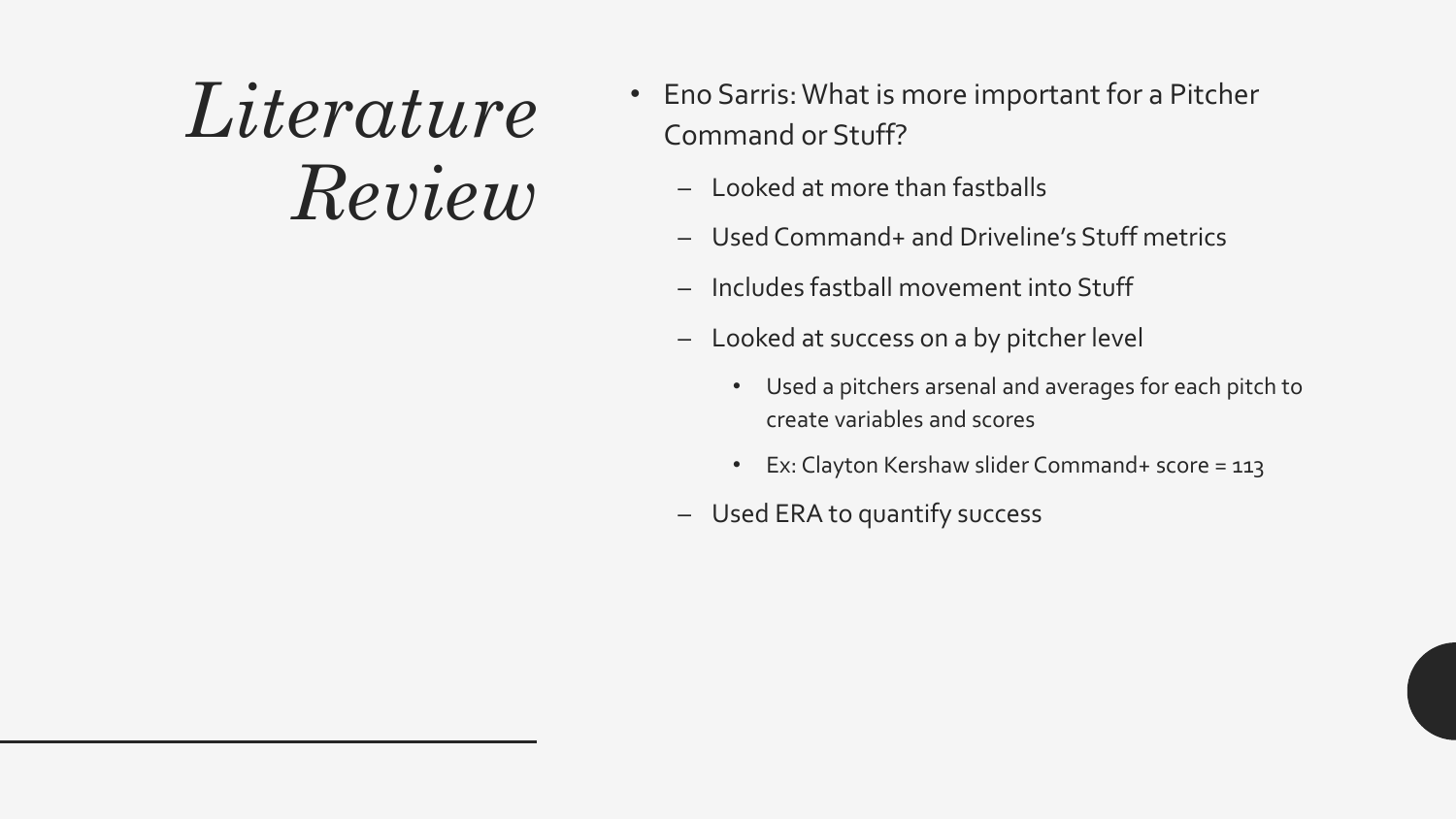*Literature Review (cont)* 

- Eli Ben-Porat: Quantifying Pitcher Command
	- Focus on Command
	- Used location of pitches given hitters abilities to value command
	- Used this valuation to predict Strike rate
		- Year-to-year expected swinging strike percentage (current year) vs Year-to-year expected swinging strike percentage (next year)
	- Used the results to determine what pitchers have elite command regardless of their stuff
		- A pitchers ability to exploit a batters weakness' given their pitch arsenal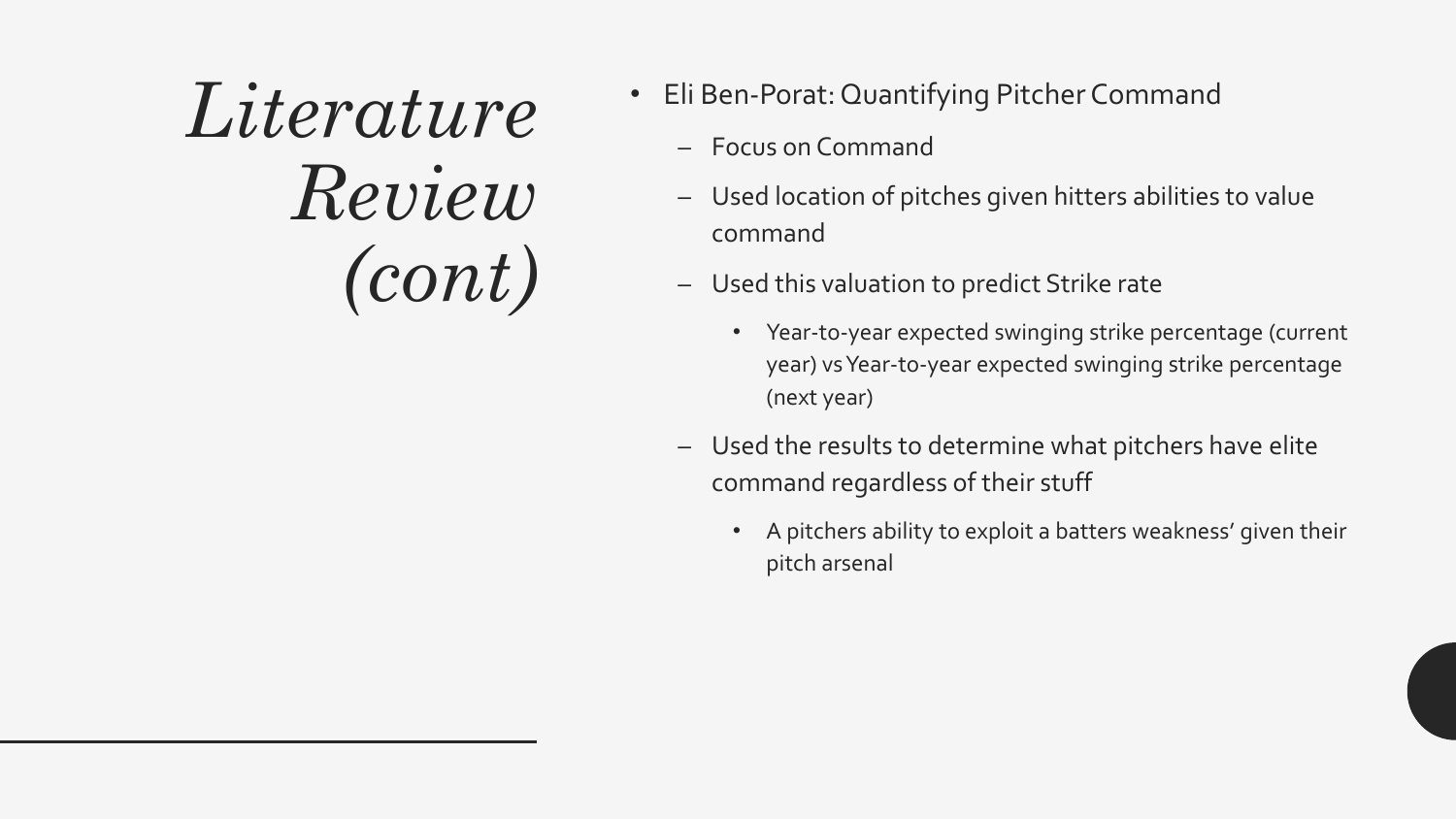- $Model$   $\bullet$  Used a generalized additive model (GAM) to predict outcomes
	- GAM model provides flexibility for non-linear data
		- Allows us to plot the pitchF/X data accurately
	- Good at predicting non-linear data based upon existing results
		- We essentially created a mapping of expected xwOBA (exwOBA) and expected Run Values (xRV)
		- Allows us to fill in the gaps in the data
	- Gives a clean and accurate visual for all pitch predictions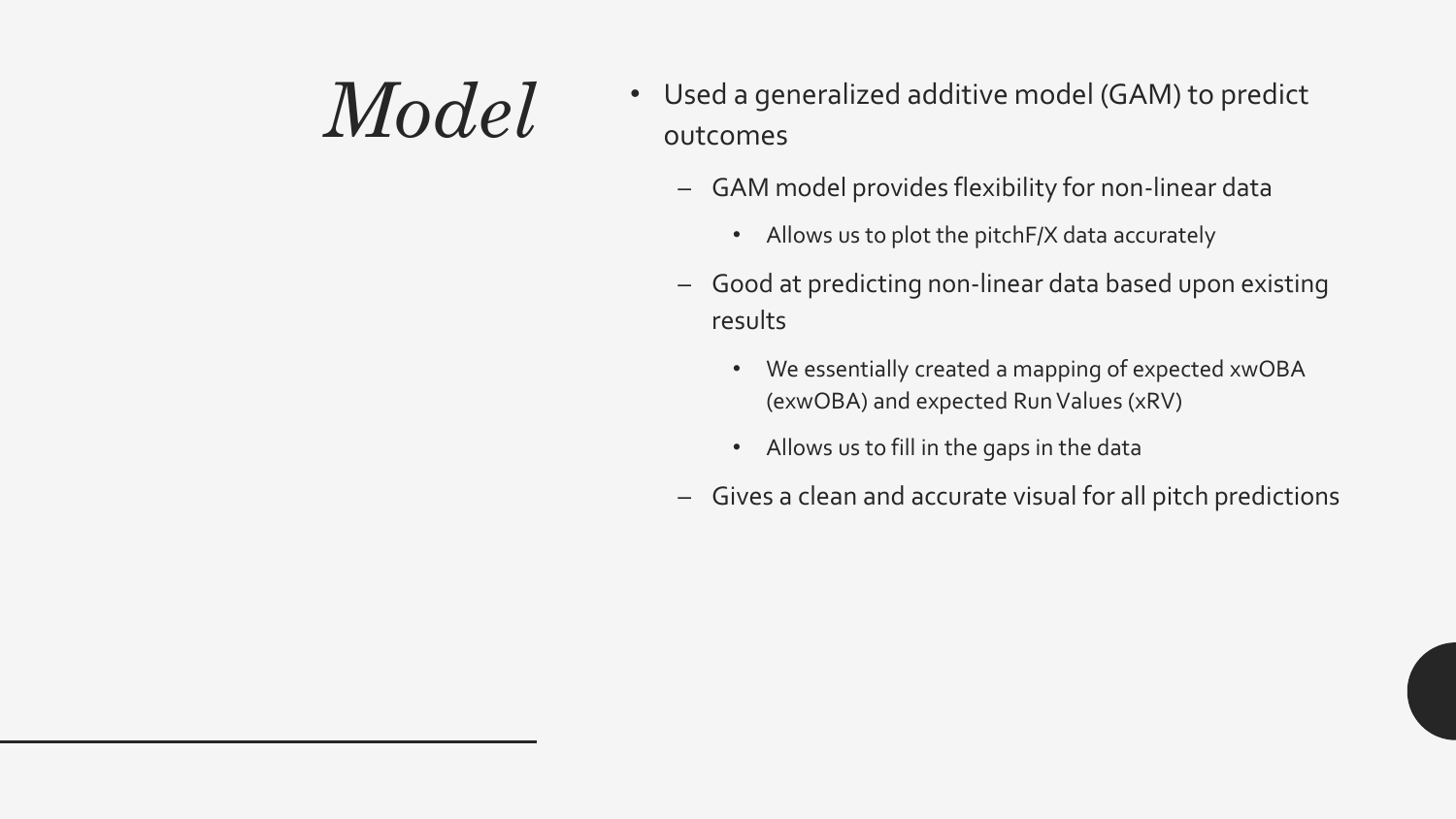

- $Data\ ^{\bullet }$  Used data from 2016 and 2019
	- 2016 MLB was in a state of change
		- Average fastball velocity jumped from 2015-2016
	- 2019 most current year
		- Average fastball velo beginning to plateau
	- Jeff Sullivan: The Velocity Surge Has Plateaued
		- Dives into velocity trends
		- Created graph on left
			- Helped decide which years were influential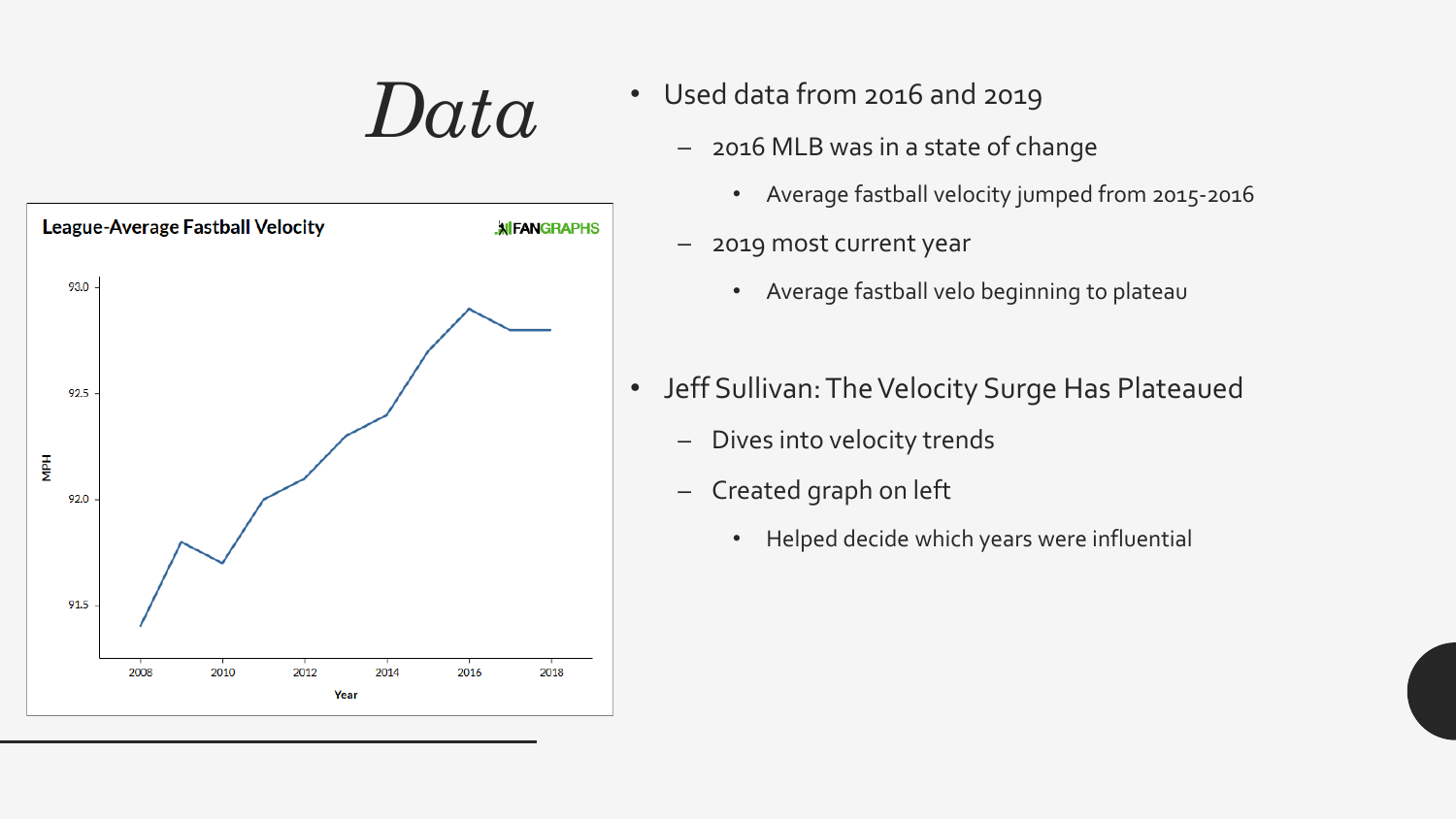## *2016 Data*

### xwOBA vs Plate location

- Red <92mph
- Blue all fastballs
- Black >95mph

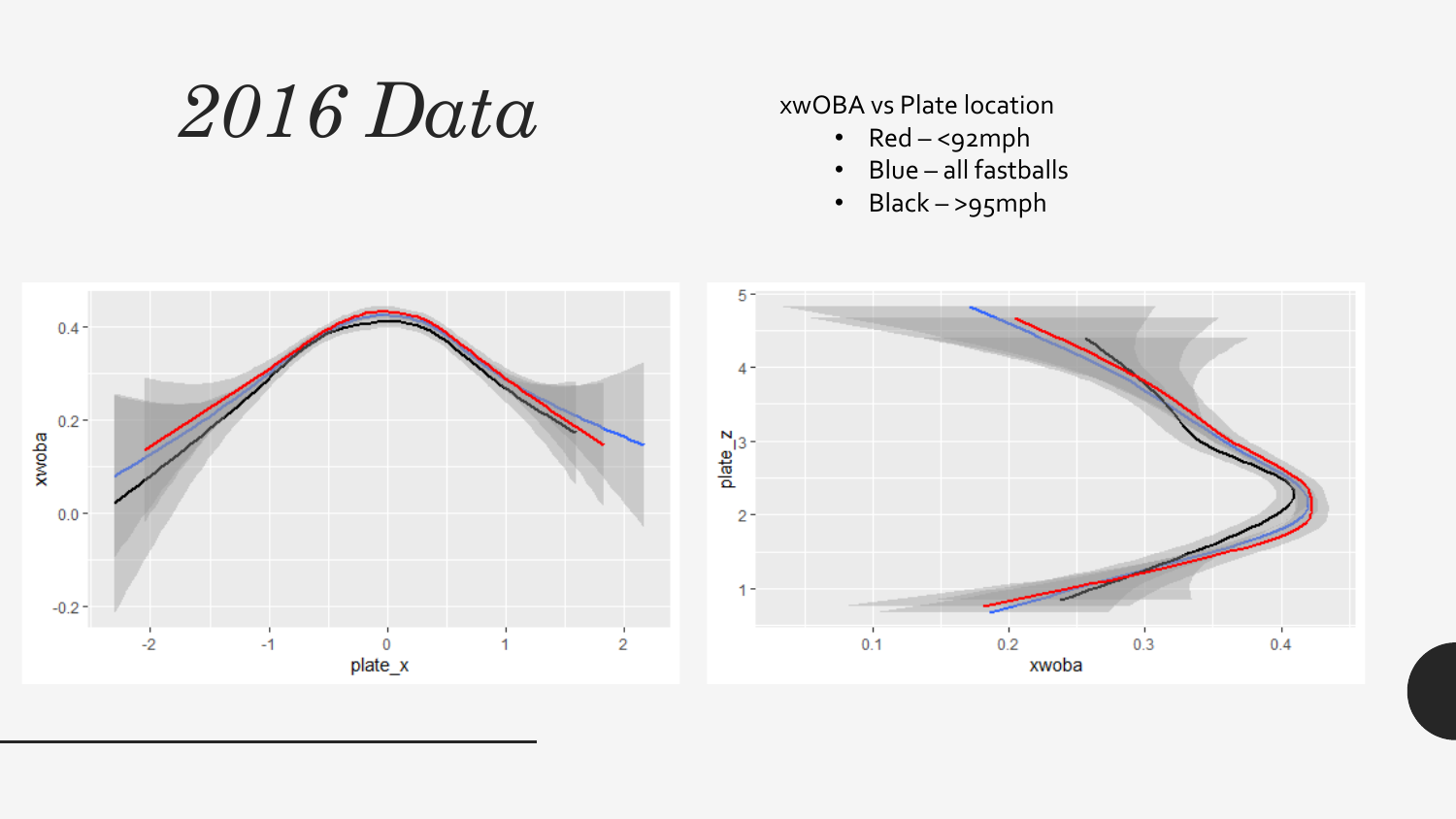## $2016$   $Data$ <sub>92</sub> mph (average FB) vs 97 mph (elite FB)

xwOBA vs Plate location



### No heart of zone in 97

No deep red

### Edge of zone

• Larger low xwOBA zones

### More forgiveness for harder throwers

Harder a pitcher throws the less accurate they have to be to achieve certain xwOBA values (assuming they throw strikes)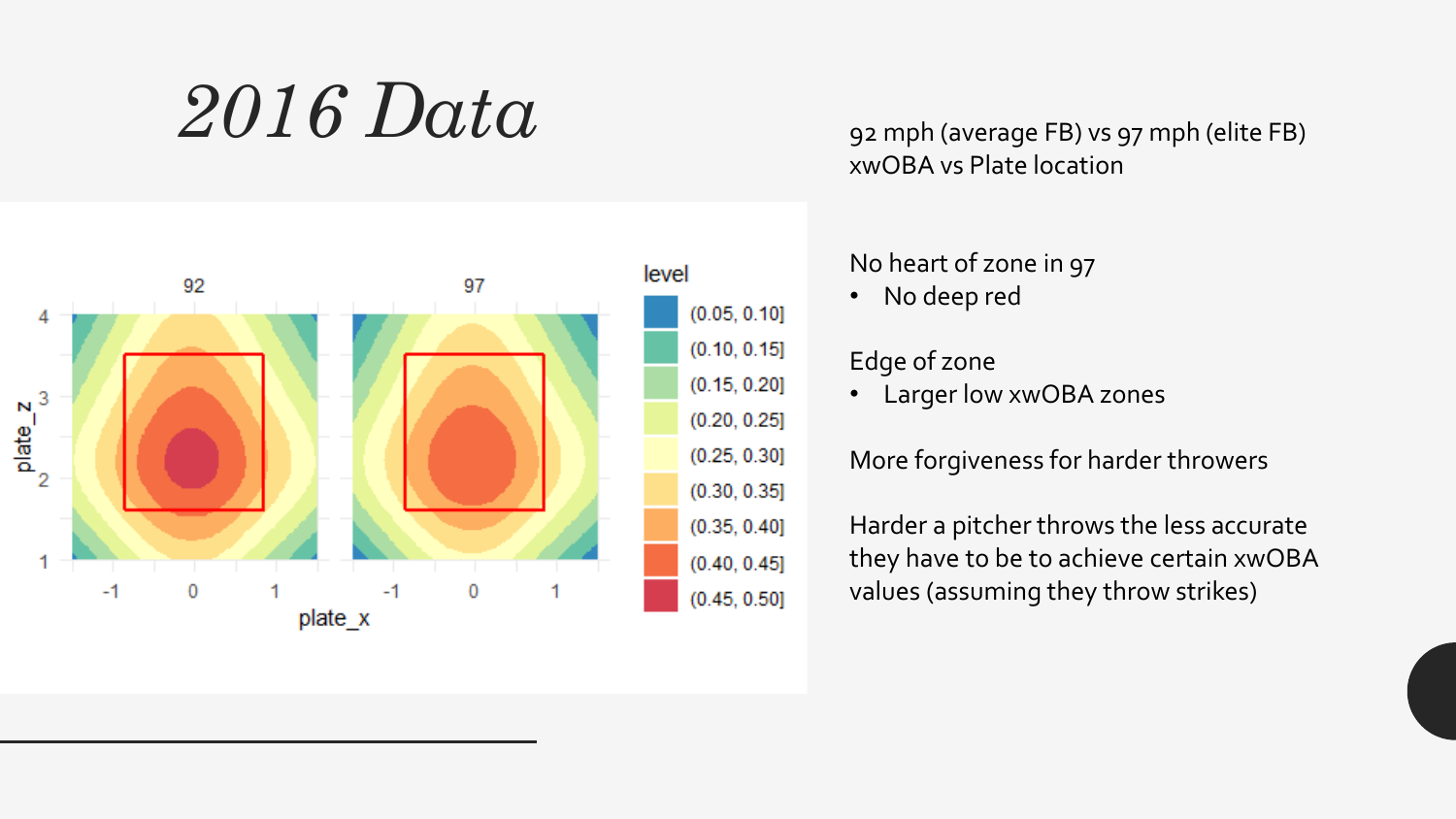## $2019$   $Data$   $\frac{2019}{100}$   $\frac{201}{100}$   $\frac{1}{100}$   $\frac{1}{100}$   $\frac{1}{100}$   $\frac{1}{100}$   $\frac{1}{100}$   $\frac{1}{100}$   $\frac{1}{100}$   $\frac{1}{100}$   $\frac{1}{100}$   $\frac{1}{100}$   $\frac{1}{100}$   $\frac{1}{100}$   $\frac{1}{100}$   $\frac{1}{100}$   $\frac{1}{100}$

- Red <92mph
- Blue all fastballs
- Black >95mph

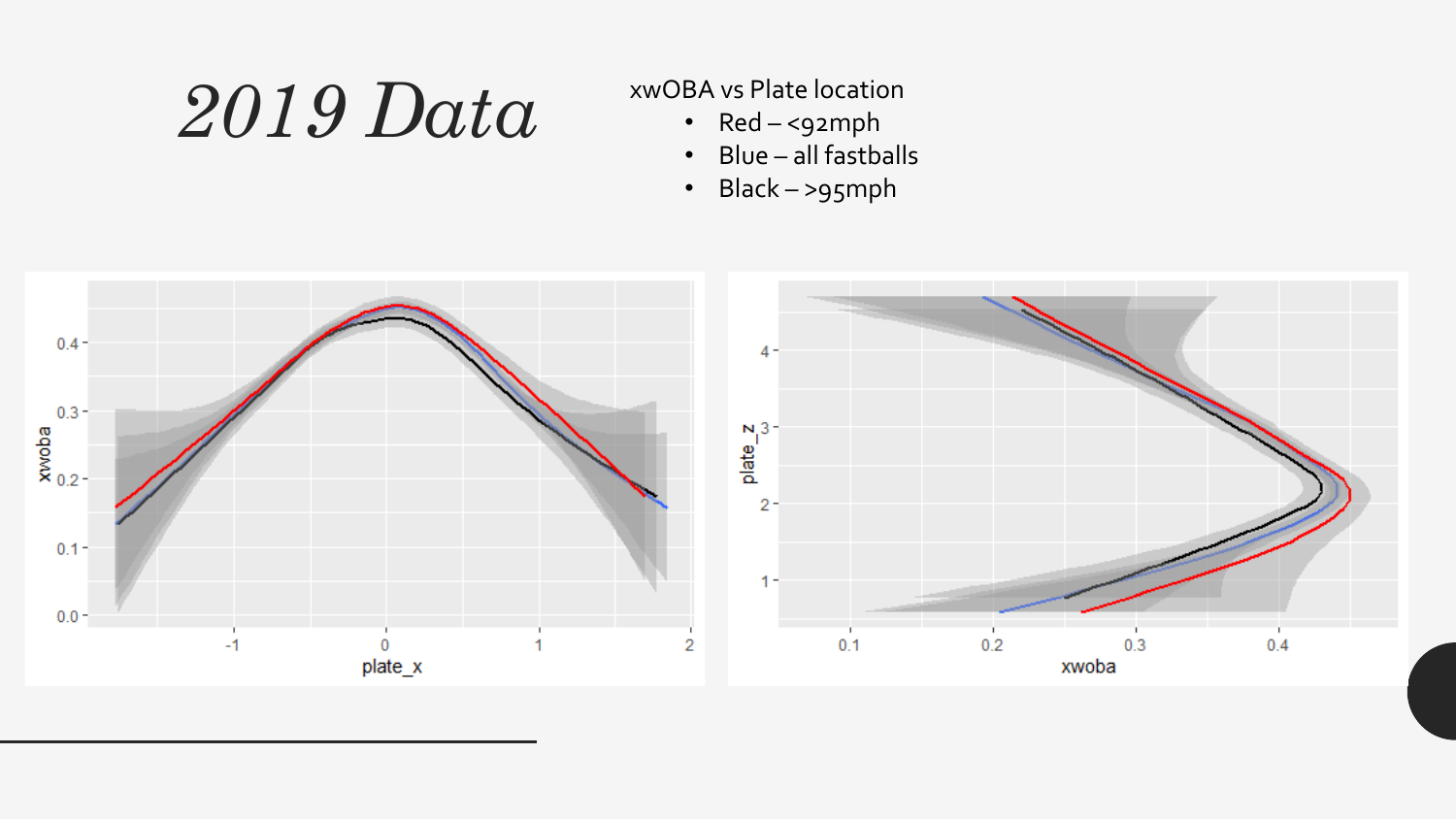## $2019$   $Data$ <sup>92 mph vs 97 mph</sub></sup>



xwOBA vs Plate location

### 97 beginning to be hit harder

- 3<sup>rd</sup> year prior to change
- Hitters adapt
- 92 huge heart
- Average fastballs are hammered
- Even edge has high xwOBA values
- High xwOBA values out of zone

### Batters are adapting to harder throwers

- Leaves average fastballs behind
- Need to throw hard to be successful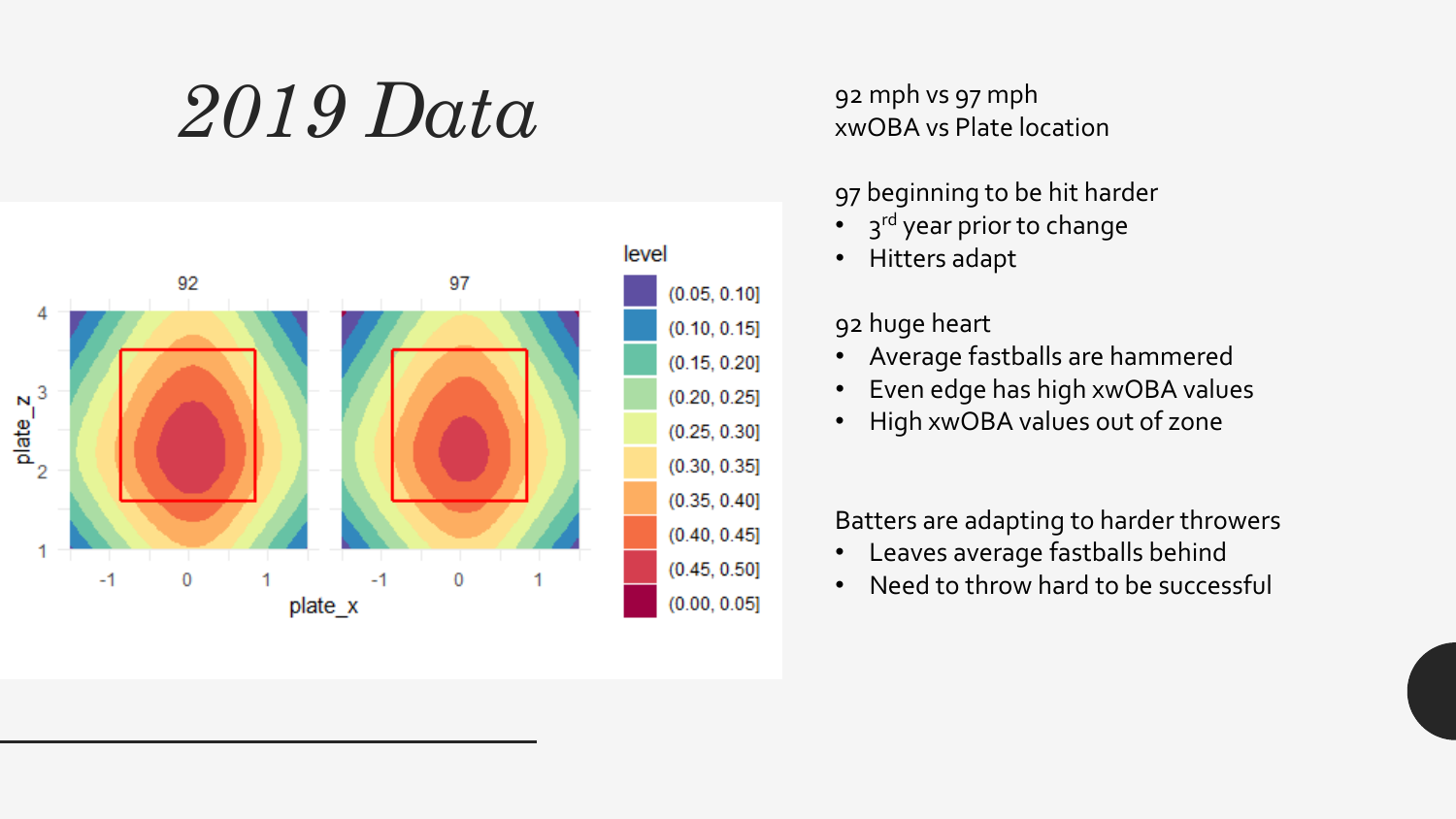$xRV$  Converted xwOBA values to Expected Run Values (xRV) Used pitchF/X data to find xRV for a given pitch in a given count

> This lets us look at how much each individual pitch contributes to a run given the count and velocity.

> > Can use equation to compare strike values between velocities

> > > xRV = (Percent\_edge\*xRV\_edge)+ (Percent\_heart\*xRV\_heart)

Average xRV for a strike in 2019 = .10

92mph FB  $xRV = .10$ 50% heart 50% edge

97mph FB  $xRV = .10$ 100% heart



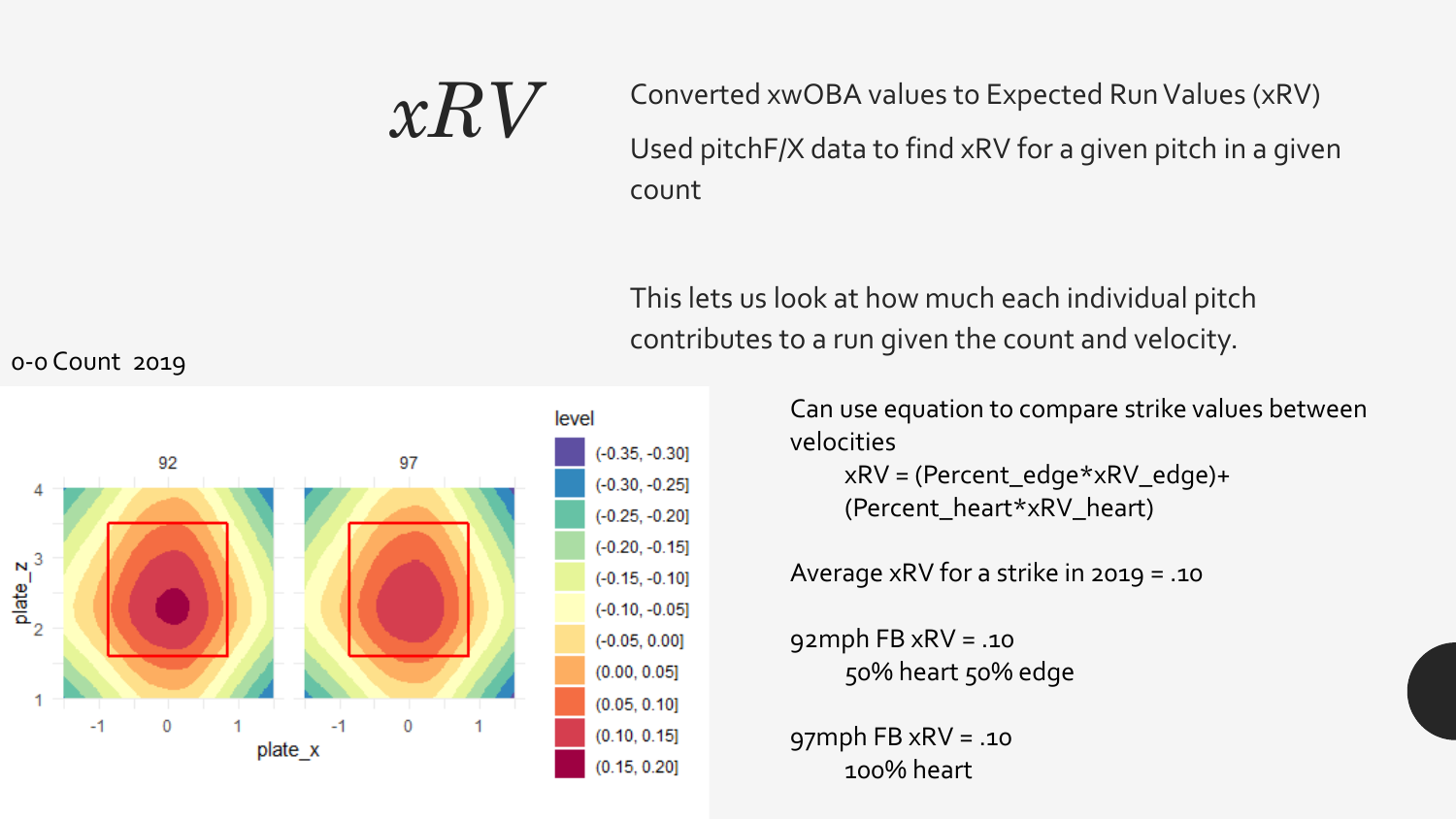0-1 Count 2019





l ev

(-0.06, -0.04) (-0.04, -0.02)  $(-0.02, 0.00]$  $(0.00, 0.02]$ (0.02, 0.04) (0.04, 0.0 (0.06, 0.08) (0.08, 0.10)  $(0.10, 0.1)$  $(0.12, 0.14]$ ( 0.1 4, 0.1 6]  $(0.16, 0.18]$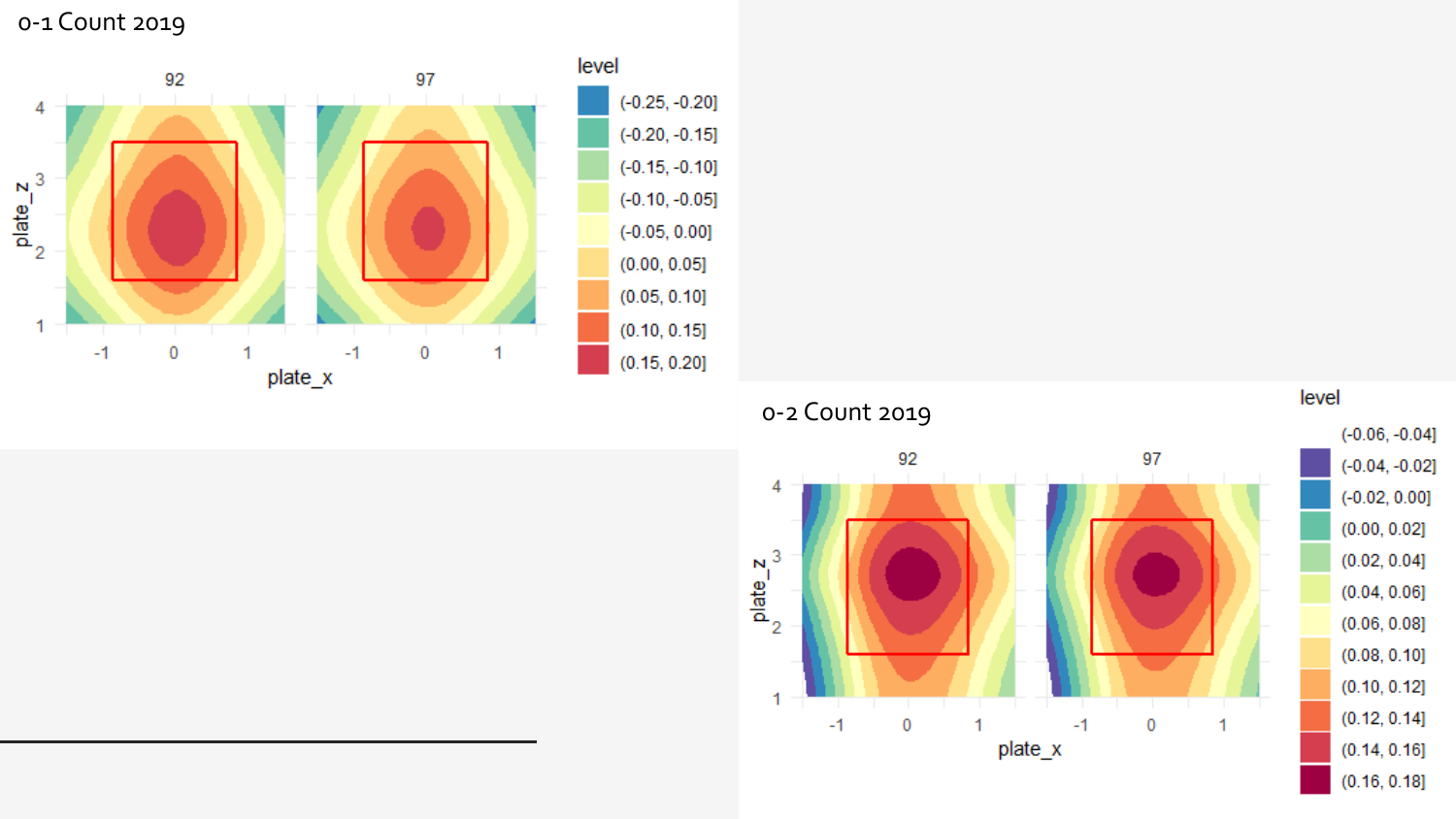1-0 Count 2019



1-1 Count 2019







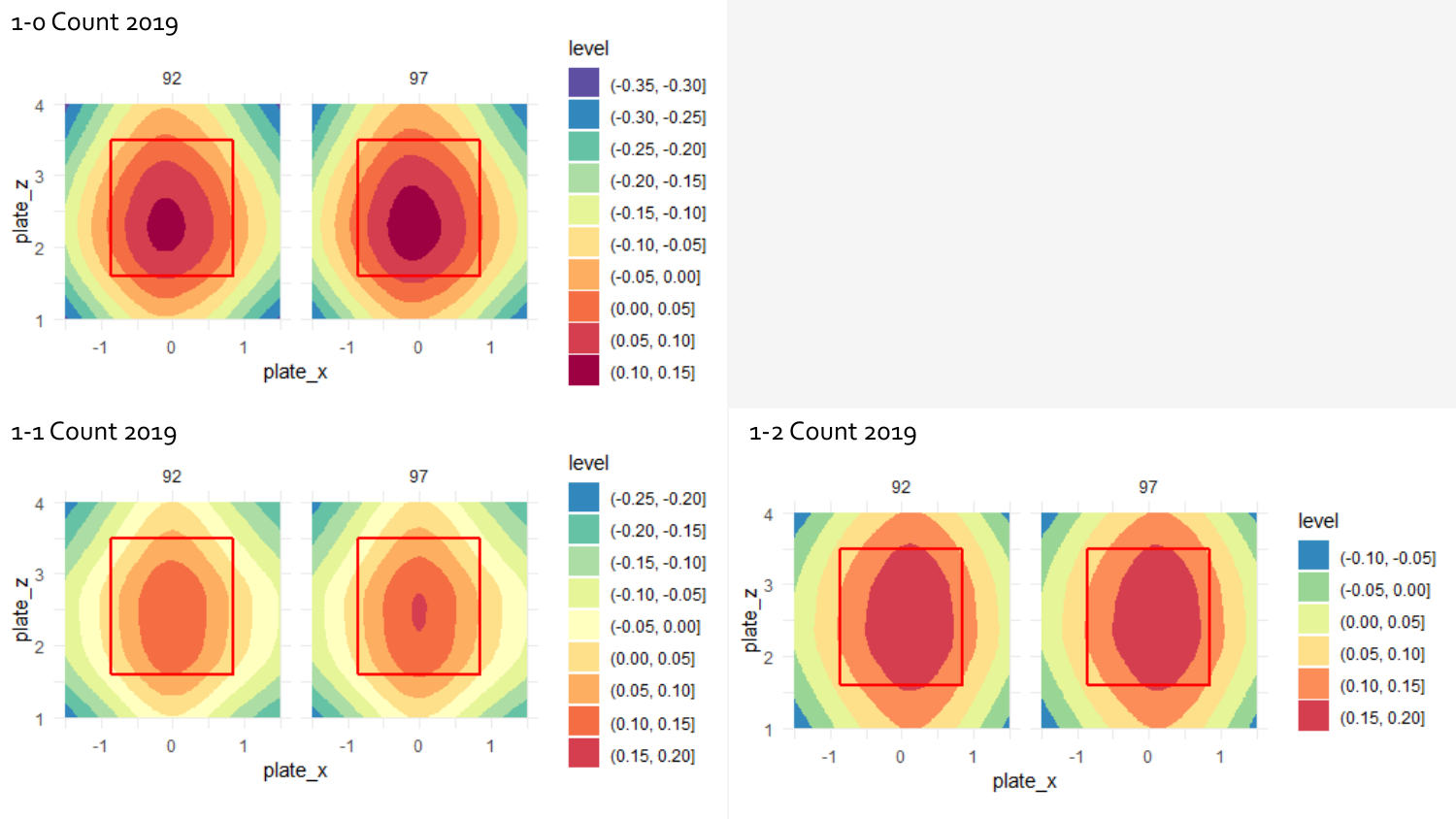2-0 Count 2019



2-1 Count 2019







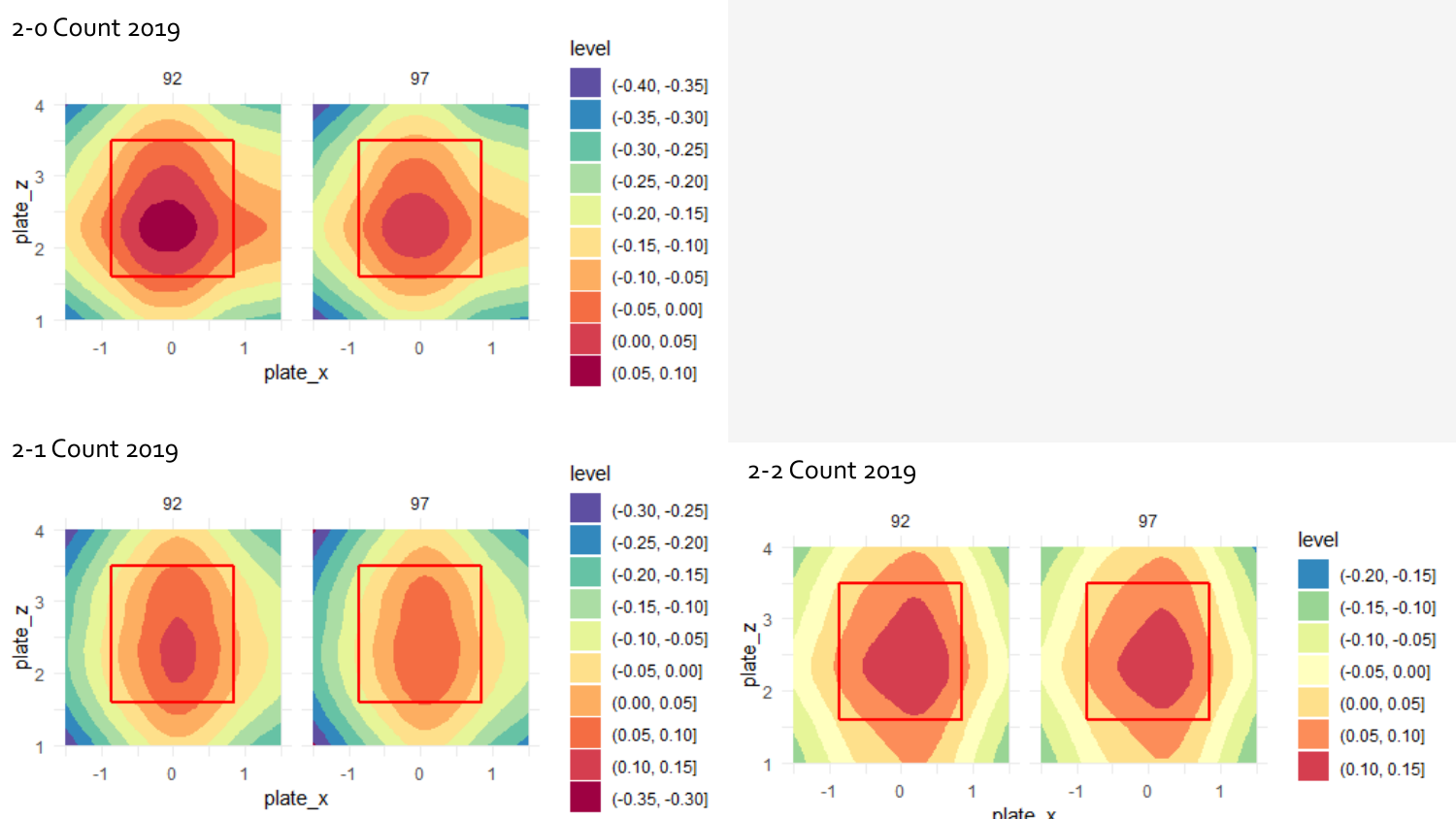3-0 Count 2019



3-1 Count 2019 level